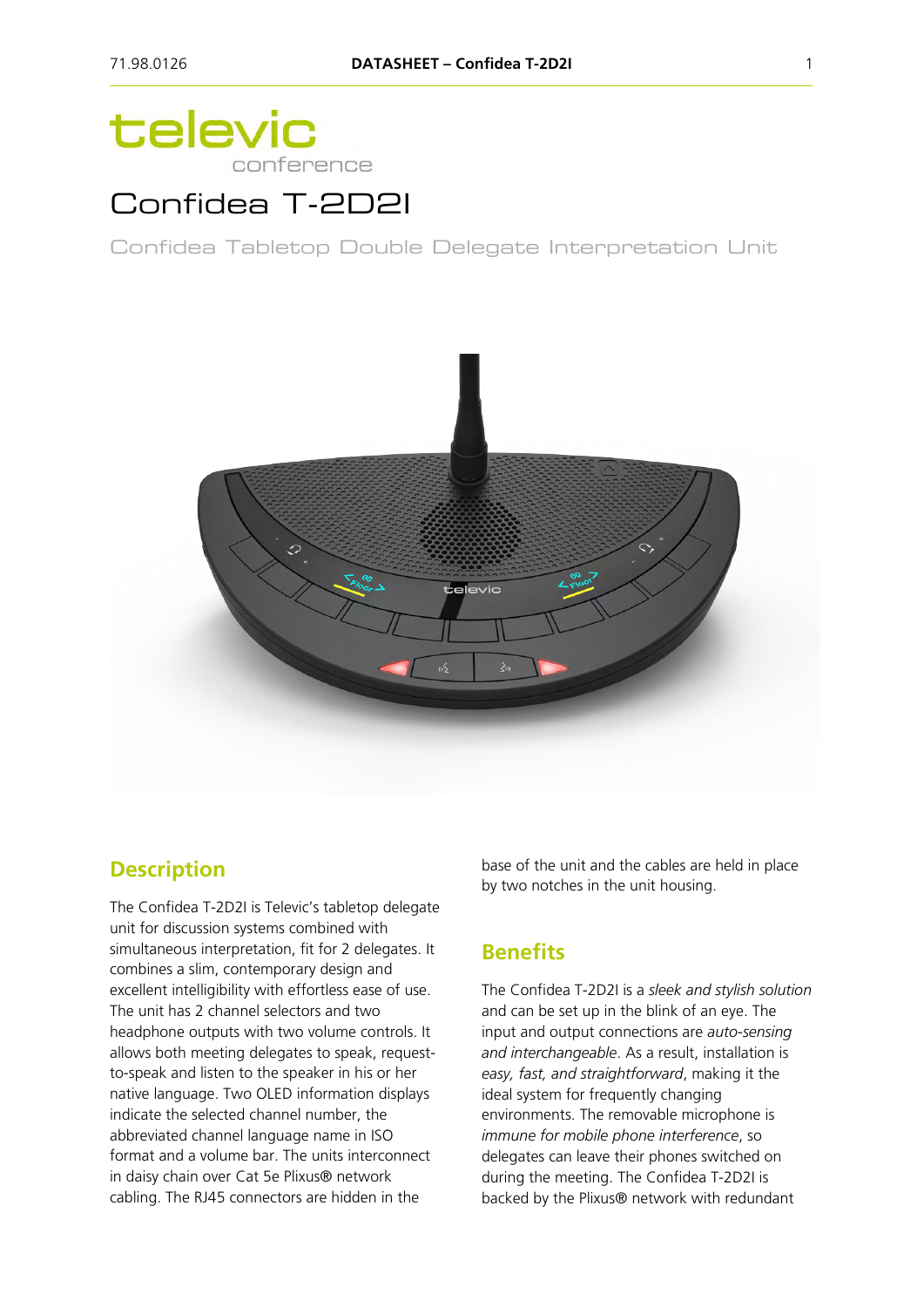cabling and hot swapping options to ensure *maximum reliability*. Finally, its shielded microphone is immune to mobile phone interference.

#### **Features**

- ‒ Built-in high-quality loudspeaker which is automatically muted when the microphone is active, to prevent acoustic feedback
- Two microphone On/Off or request-to-speak buttons with a signaling LED on each button
- ‒ Two headphone outputs with two volume controls
- Two OLED information displays with selected language and volume bar

### **Connectivity**

‒ Screw-lock socket to connect a removable microphone.

| D-MIC30SL | 71.98.0053 |  |
|-----------|------------|--|
| D-MIC40SL | 71.98.0054 |  |
| D-MIC50SL | 71.98.0055 |  |

- ‒ Two RJ 45 connectors for loop through cabling
- ‒ Two 3.5 mm stereo jack sockets for headphones
- Plixus-powered

#### **Software**

To fully configure, manage, and use the unit, Televic's CoCon management software is required. The following standard licenses are available:

| <b>CoCon Discussion</b>     | 71.98.1101 |
|-----------------------------|------------|
| <b>CoCon Signage</b>        | 71.98.1102 |
| <b>CoCon Interpretation</b> | 71.98.1107 |

### **Certifications**

| Region | <b>Certification</b> |
|--------|----------------------|
| Europe |                      |

### **Specifications**

| <b>Mechanical</b>       |                                                               |
|-------------------------|---------------------------------------------------------------|
| Material                | ABS                                                           |
| Color                   | <b>Black</b>                                                  |
| Size (mm)               | $250 \text{ (w)} \times 70 \text{ (h)} \times 80 \text{ (d)}$ |
| Size packed (mm)        | 285 (w) × 85 (h) × 120 (d)                                    |
| Weight (g)              | 880                                                           |
| Weight packed (g)       | 1000                                                          |
| <b>Electrical</b>       |                                                               |
| Voltage                 | 48 VDC                                                        |
| Consumption             | $<$ 3.5 W                                                     |
| <b>Speaker Output</b>   |                                                               |
| Maximum output          | >1 W                                                          |
| power                   |                                                               |
| Frequency response      | 200-20,000 Hz                                                 |
| Dynamic range           | $> 90$ dB                                                     |
| THD @ nominal level     | $< 0.1\%$                                                     |
| Load impedance          | 8 <sub>0</sub>                                                |
| <b>Headphone Output</b> |                                                               |
| Maximum output          | $> 10$ mW                                                     |
| Frequency response      | 22-22,000 Hz                                                  |
| Dynamic range           | $> 90$ dB                                                     |
| THD @ nominal level     | $\frac{1}{6}$ 0.1%                                            |
| Load impedance          | $16-32$ $\Omega$                                              |
| <b>Microphone Input</b> |                                                               |
| Nominal input level     | $-54.7$ dBV                                                   |
| Maximum input level     | $-24.6$ dBV                                                   |
| Input impedance         | $1 k\Omega$                                                   |
| Dynamic range           | $>93$ dB                                                      |
| Frequency response      | 25-20,000 Hz                                                  |
| THD @ nominal level     | $< 0.1\%$                                                     |

All information copyright **Televic Conference**, 2016. Version 1.0, October 2016

— Leo Bekaertlaan 1 · 8870 Izegem · Belgium Tel. +32 51 30 30 45 Fax +32 51 31 06 70 E-mail: conference@televic.com Web: [http://www.televic-conference.com](http://www.televic-conference.com/) *Televic reserves the right to change this document without notice.*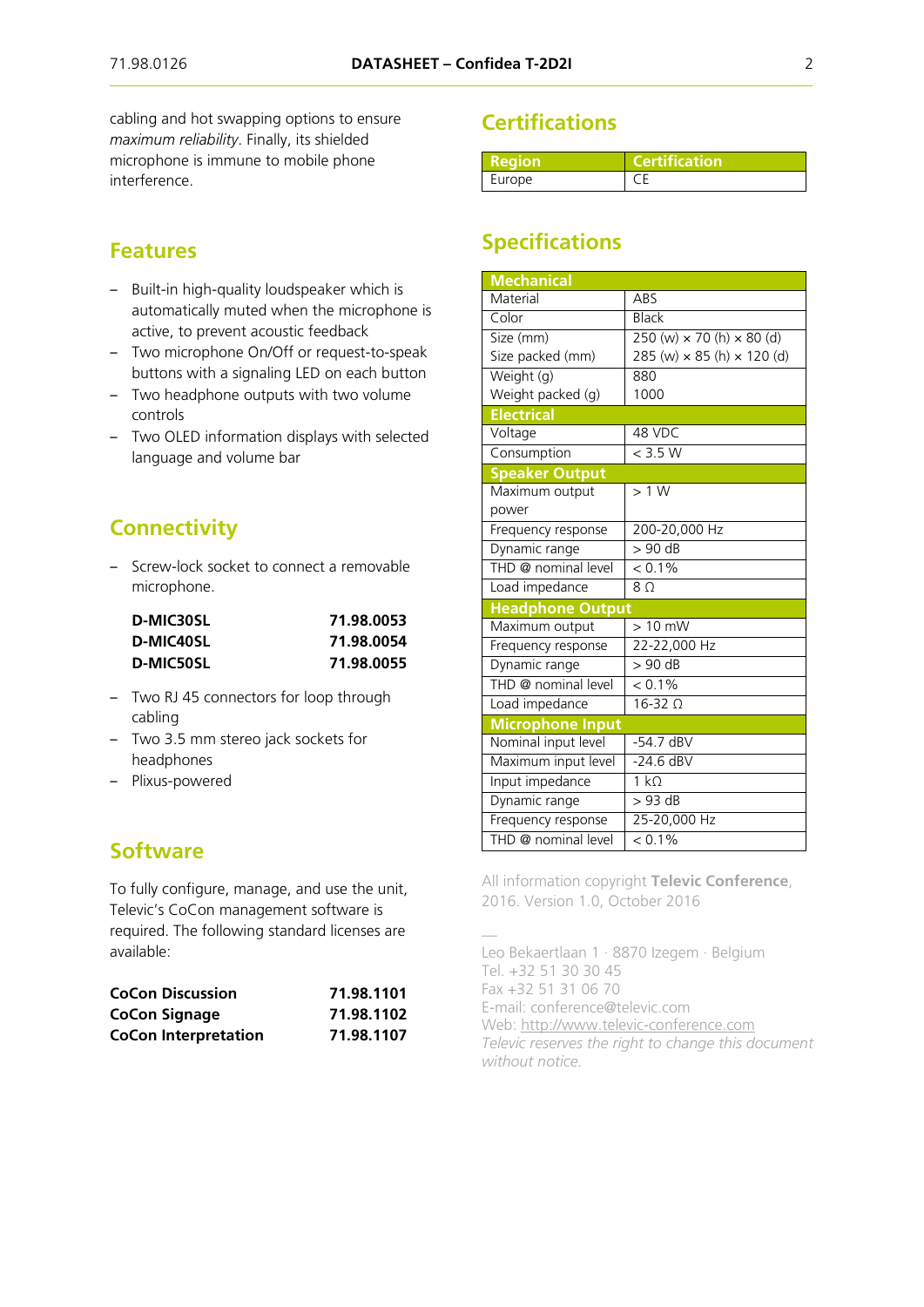# televic conference

# Confidea T-D2I

Confidea Tabletop Delegate Discussion & Twin Interpretation Unit



### **Description**

The Confidea T-D2I is Televic's tabletop delegate unit for discussion systems combined with simultaneous interpretation, fit for 2 delegates. It combines a slim, contemporary design and excellent intelligibility with effortless ease of use. The unit has a single microphone button, 2 channel selectors and two headphone outputs with two volume controls. It allows both meeting delegates to speak, request-to-speak and listen to the speaker in his or her native language. Two OLED information displays indicate the selected channel number, the abbreviated channel language name in ISO format and a volume bar. The units interconnect in daisy chain over Cat 5e Plixus® network cabling. The RJ45 connectors are hidden in the base of the unit and the cables are held in place by two notches in the unit housing.

### **Benefits**

The Confidea T-D2I is a sleek and stylish solution and can be set up in the blink of an eye. The input and output connections are auto-sensing and interchangeable. As a result, installation is easy, fast, and straightforward, making it the ideal system for frequently changing environments. The removable microphone is immune for mobile phone interference, so delegates can leave their phones switched on during the meeting. The Confidea T-D2I is backed by the Plixus® network with redundant cabling and hot swapping options to ensure maximum